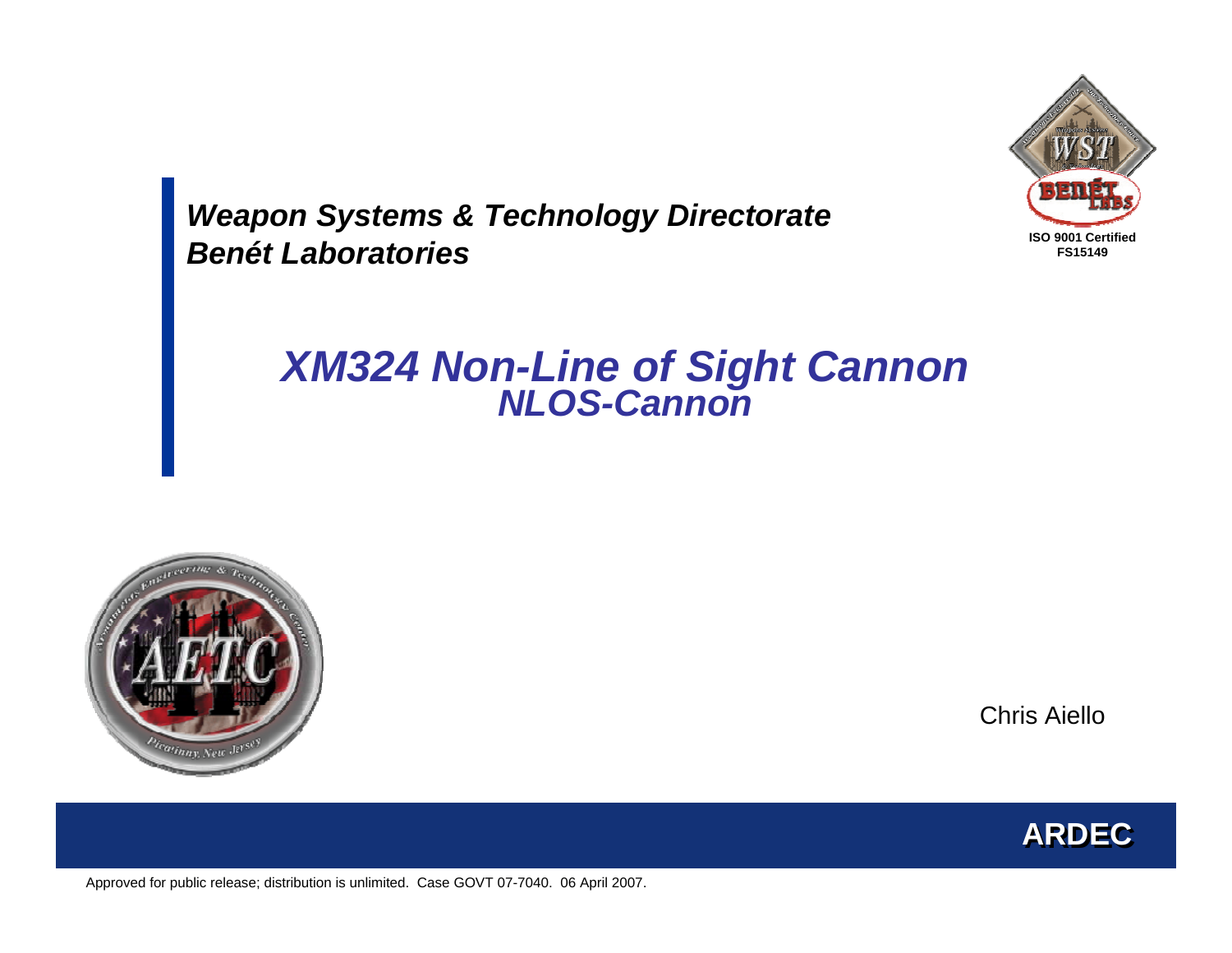



- • **Objective:**
	- Design and Develop a lightweight armament for the FCS Non-Line of Sight Cannon (NLOS-Cannon) Platform



XM324 Cannon – SN001

 XM324 Cannon Installed on BAE System's Firing Platform

"Innovative Armament Solutions for Today and Tomorrow"

Approved for public release; distribution is unlimited. Case GOVT 07-7040. 06 April 2007.

**ARDEC**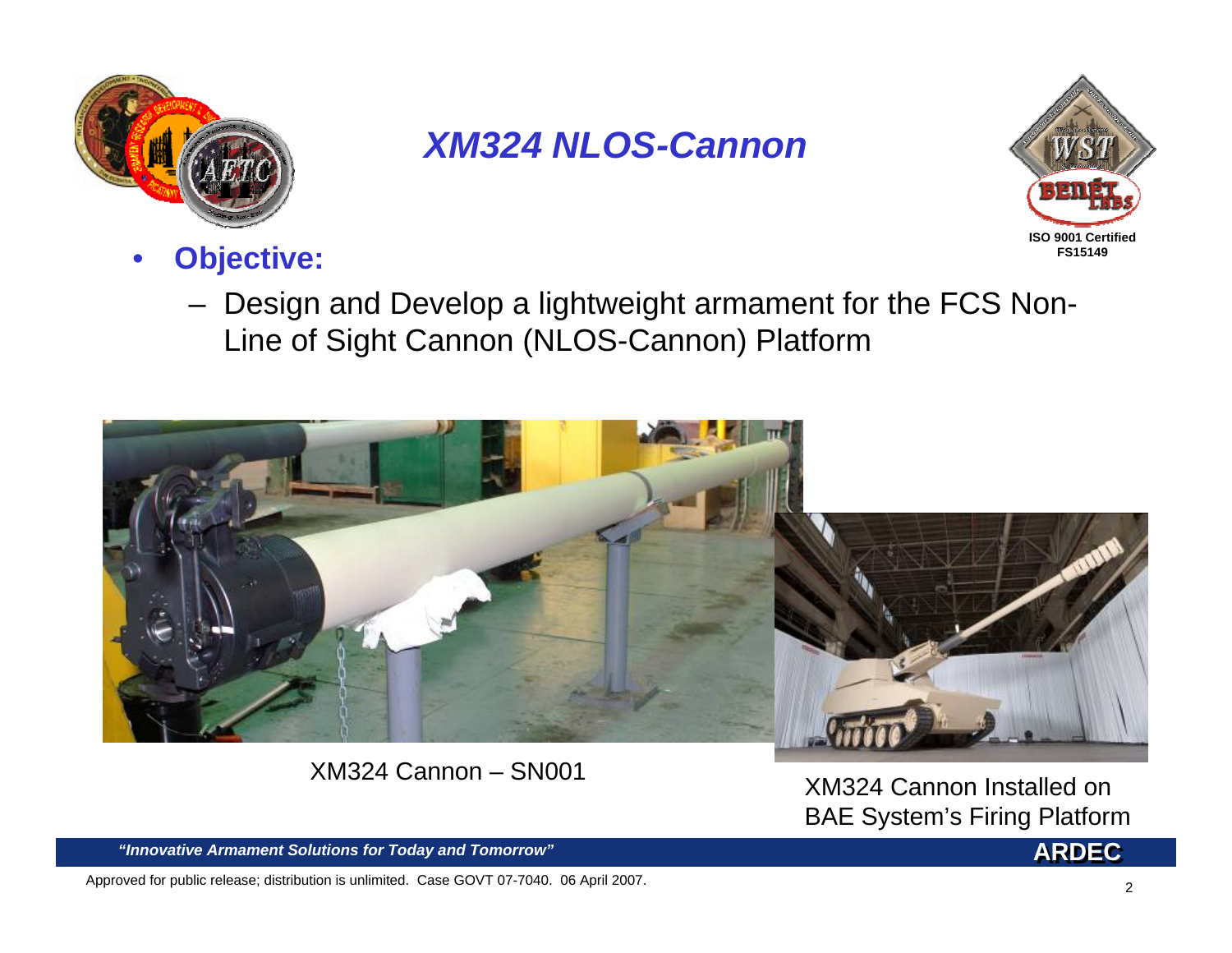



- $\bullet$  **Key Parameters:**
	- **155mm, 38 Caliber Lightweight Cannon** 
		- *High Strength Steel Alloy*
		- *Optimized for Minimum Tube Mass*
		- *Fires MACS Propellant (Zones 1 through 4)*
		- *Indexable Tube*
	- – **High Rate of Fire**
		- *Thermal sensors embedded in the tube wall to monitor real time internal tube temperature*



#### **"Innovative Armament Solutions for Today and Tomorrow"**

Approved for public release; distribution is unlimited. Case GOVT 07-7040. 06 April 2007.

**ARDEC**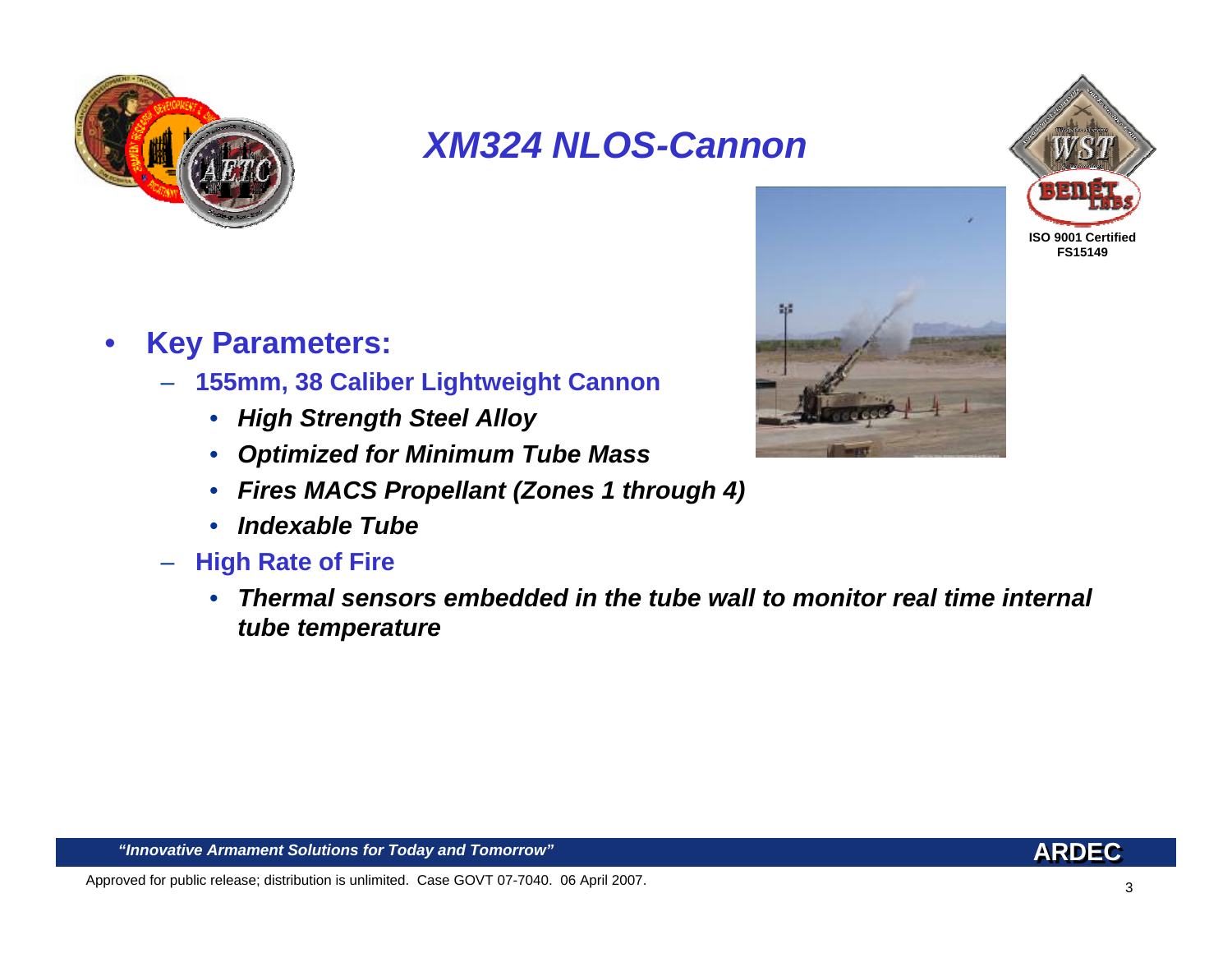



- • **Key Parameters:**
	- **Lightweight Screw Block Breech**
		- *High Strength Steel Alloy*
		- •*New 6 Sector Design – Up Swing to Open*





*M776 Breech Mechanism Assembly*

*XM324 Breech Mechanism Assembly*

"Innovative Armament Solutions for Today and Tomorrow"

Approved for public release; distribution is unlimited. Case GOVT 07-7040. 06 April 2007.

4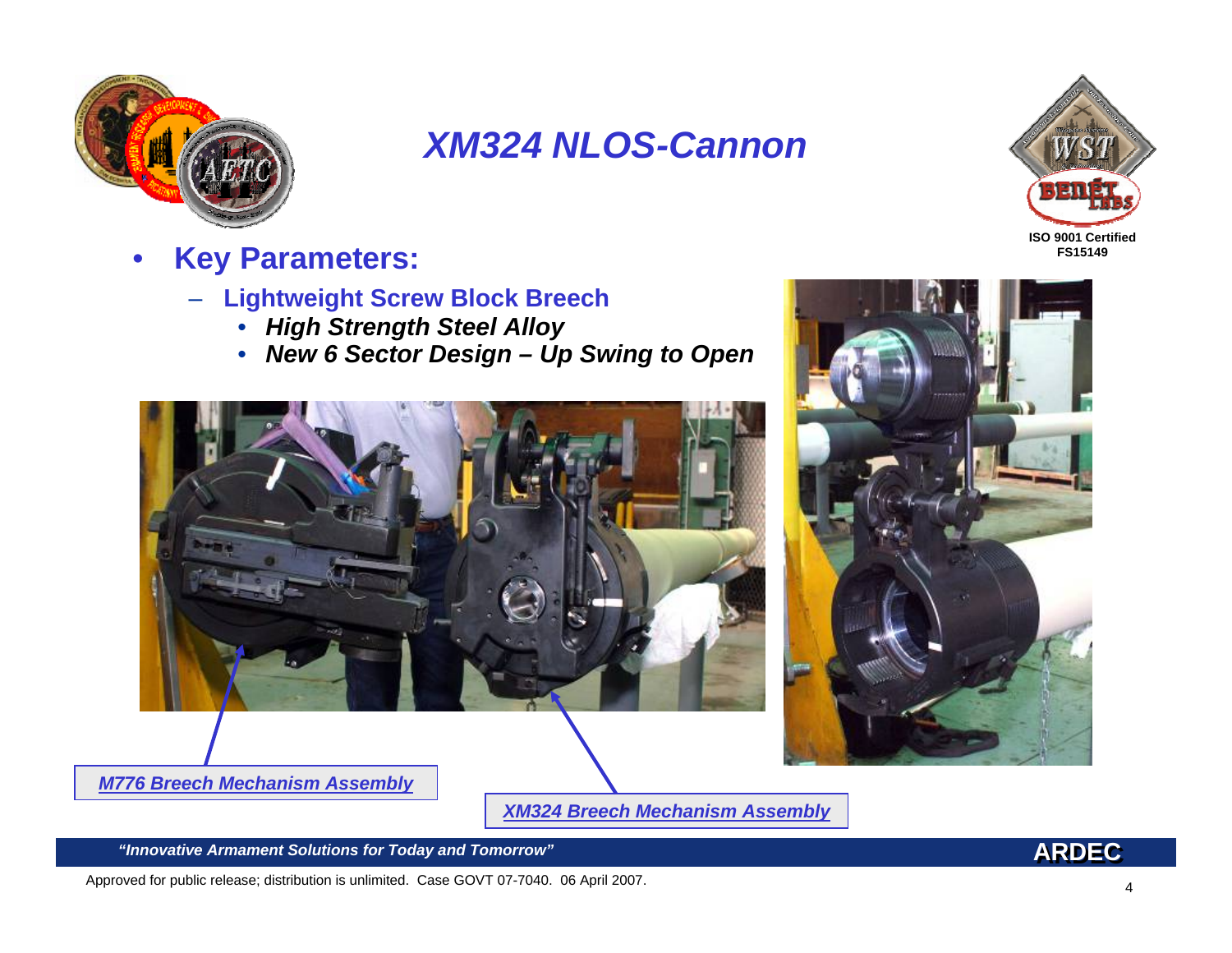



- $\bullet$  **Key Parameters:**
	- – **Minimize System Impulse**
		- •**High Efficiency Multi-Vaned Muzzle Brake**
		- $\bullet$ **~33% Decrease in Impulse Transmitted to System**





*"Innovative Armament Solutions for Today and Tomorrow"*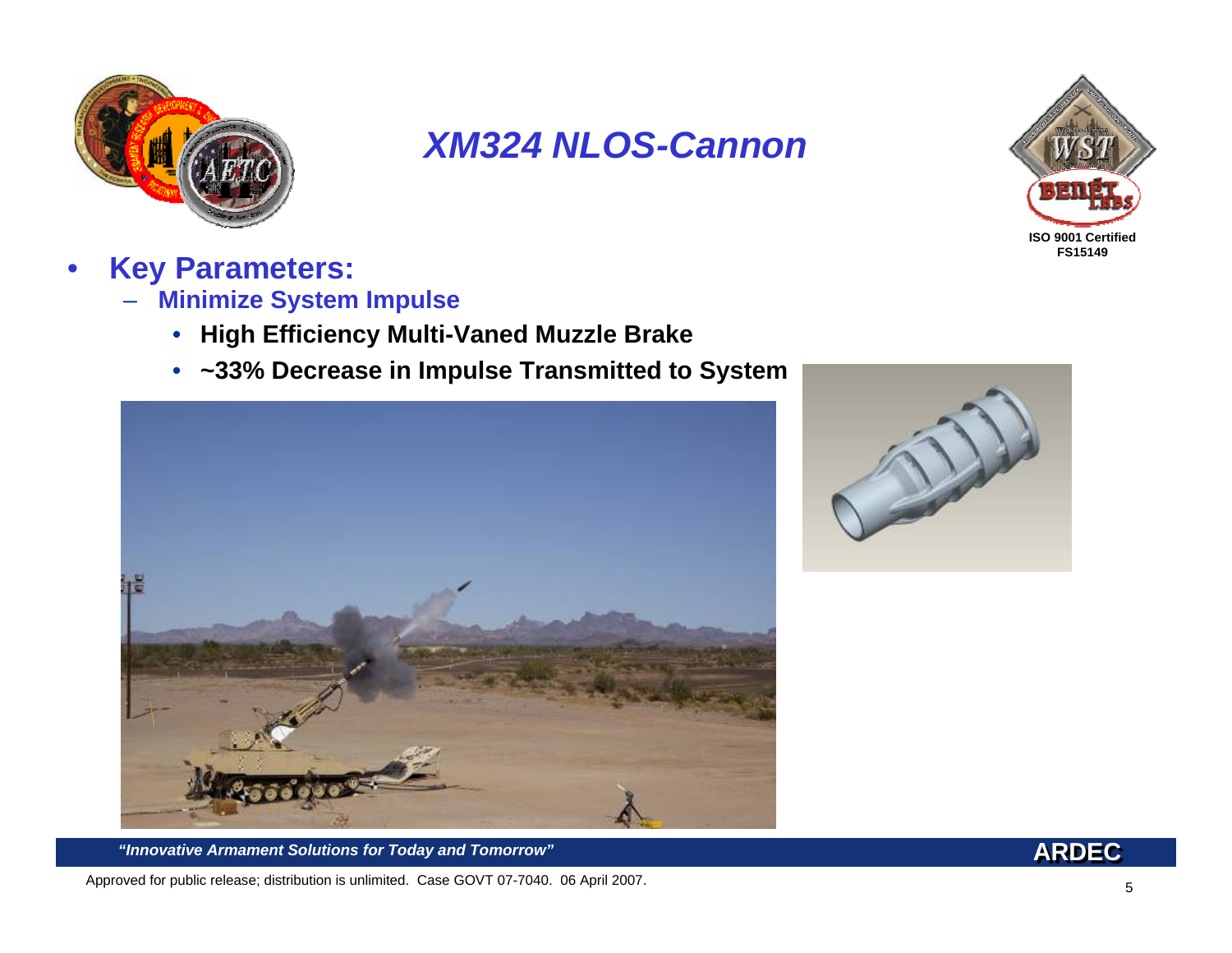



- $\bullet$  **Modeling and Simulation:**
	- – **Modeling of entire cannon performed with 3D Computer Aided Design Package**
		- $\bullet$ *Drawings parametrically linked to models and assemblies*





#### **"Innovative Armament Solutions for Today and Tomorrow"**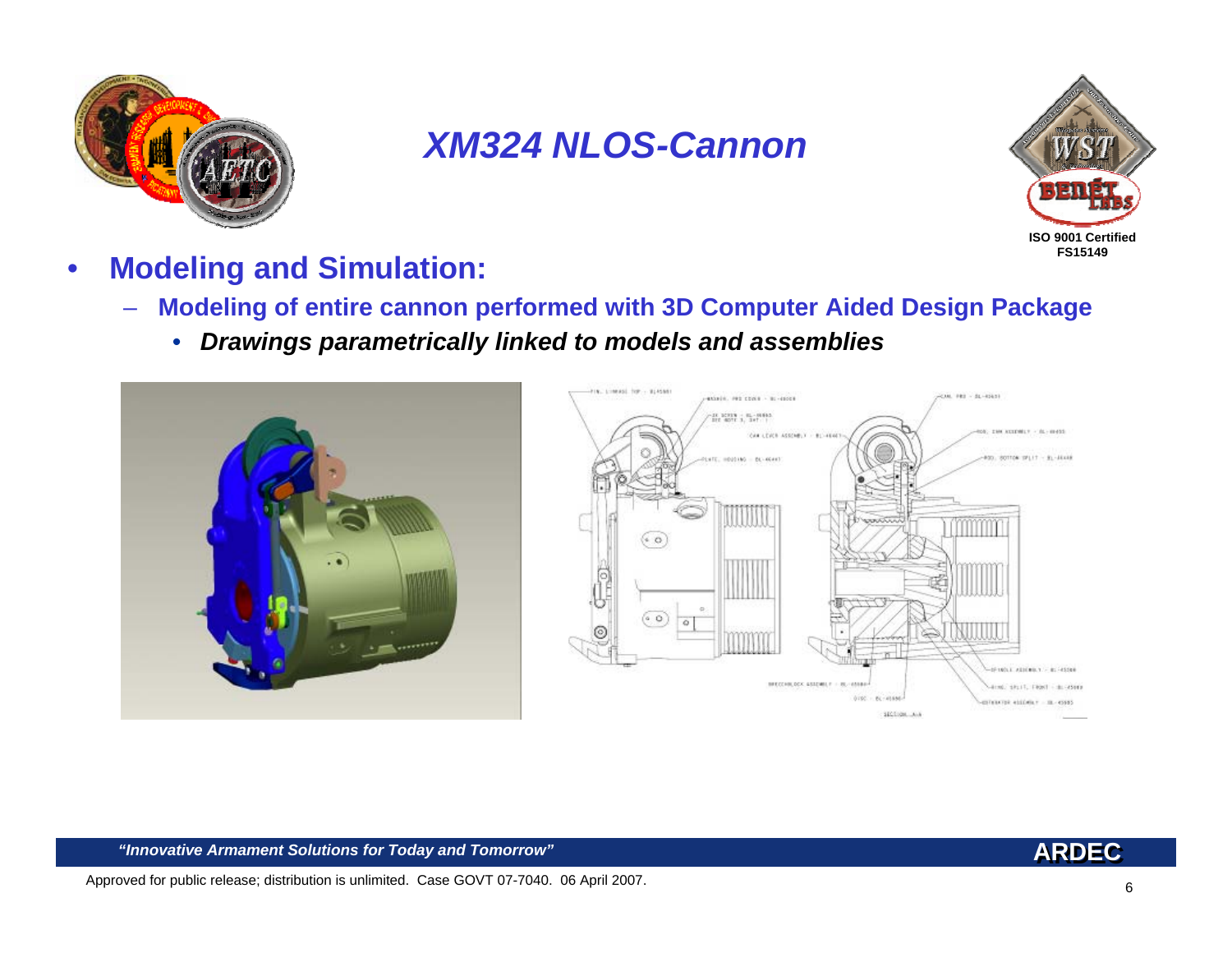



- • **Modeling and Simulation:**
	- – **Extensive use of modern analytical methods utilized during the design cycle**
		- *Finite Element Methods – Structural Design*



### Comparative Breech Structural Analysis

**M284/M776 M199 XM283 XM324**

**"Innovative Armament Solutions for Today and Tomorrow"** 

Approved for public release; distribution is unlimited. Case GOVT 07-7040. 06 April 2007.

**ARDEC**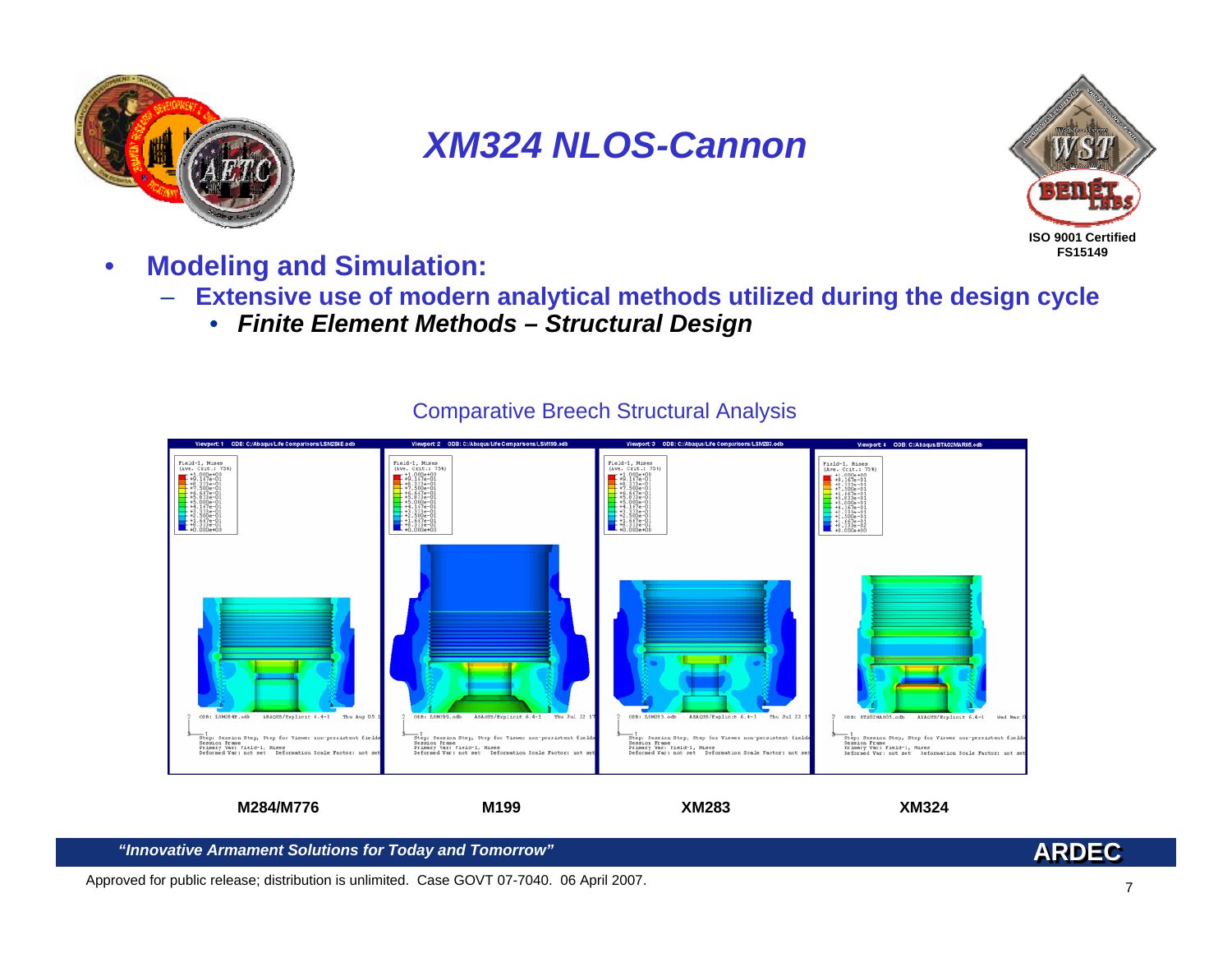



- $\bullet$  **Modeling and Simulation:**
	- *Finite Element Methods – Dynamic Load Analysis*

### Dynamic System Axial Response



"Innovative Armament Solutions for Today and Tomorrow"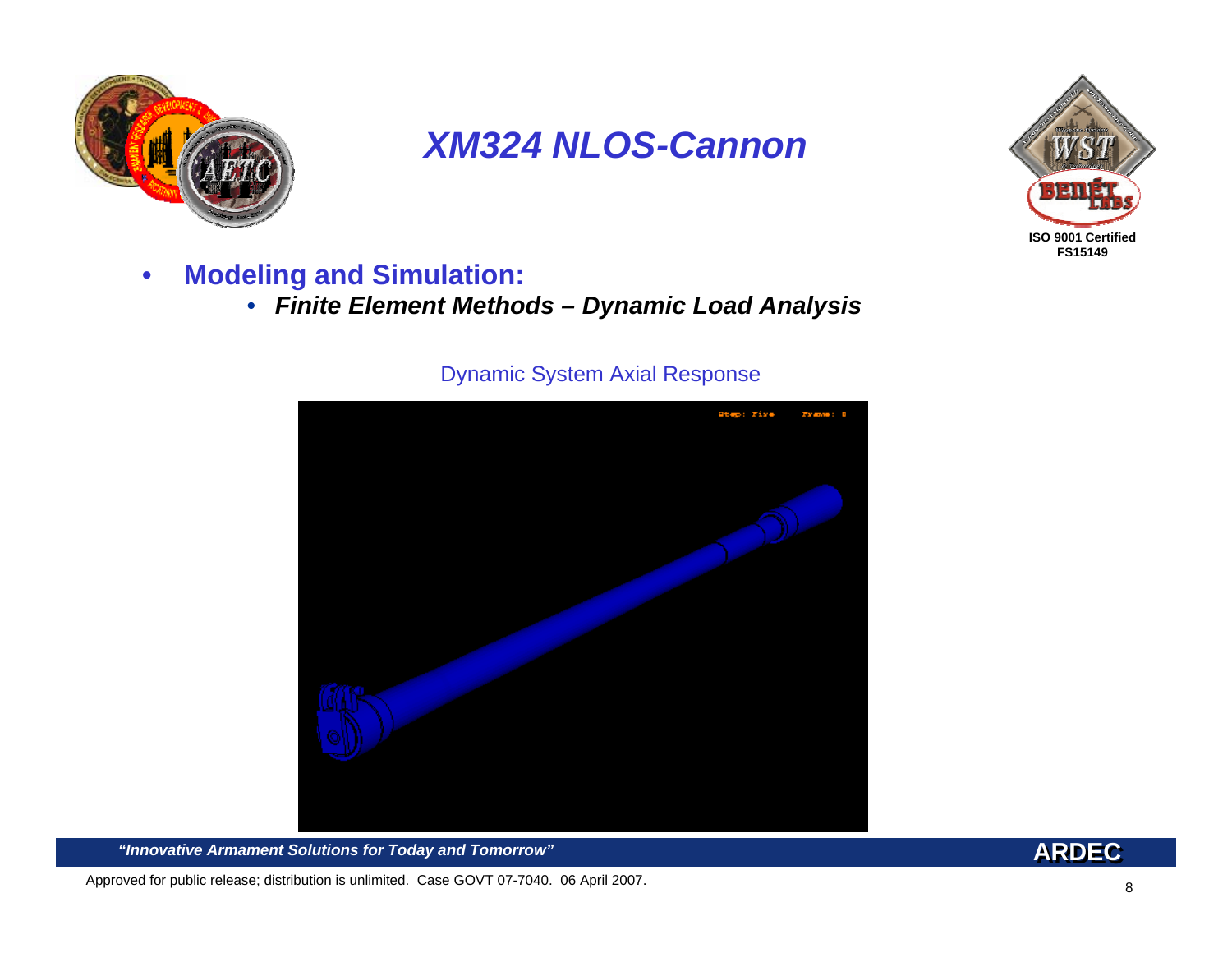



#### $\bullet$ **Modeling and Simulation:**

• *Computational Fluid Dynamics – Muzzle Brake Optimization*

### CFD of Brake During Firing



"Innovative Armament Solutions for Today and Tomorrow"

**ARDEC**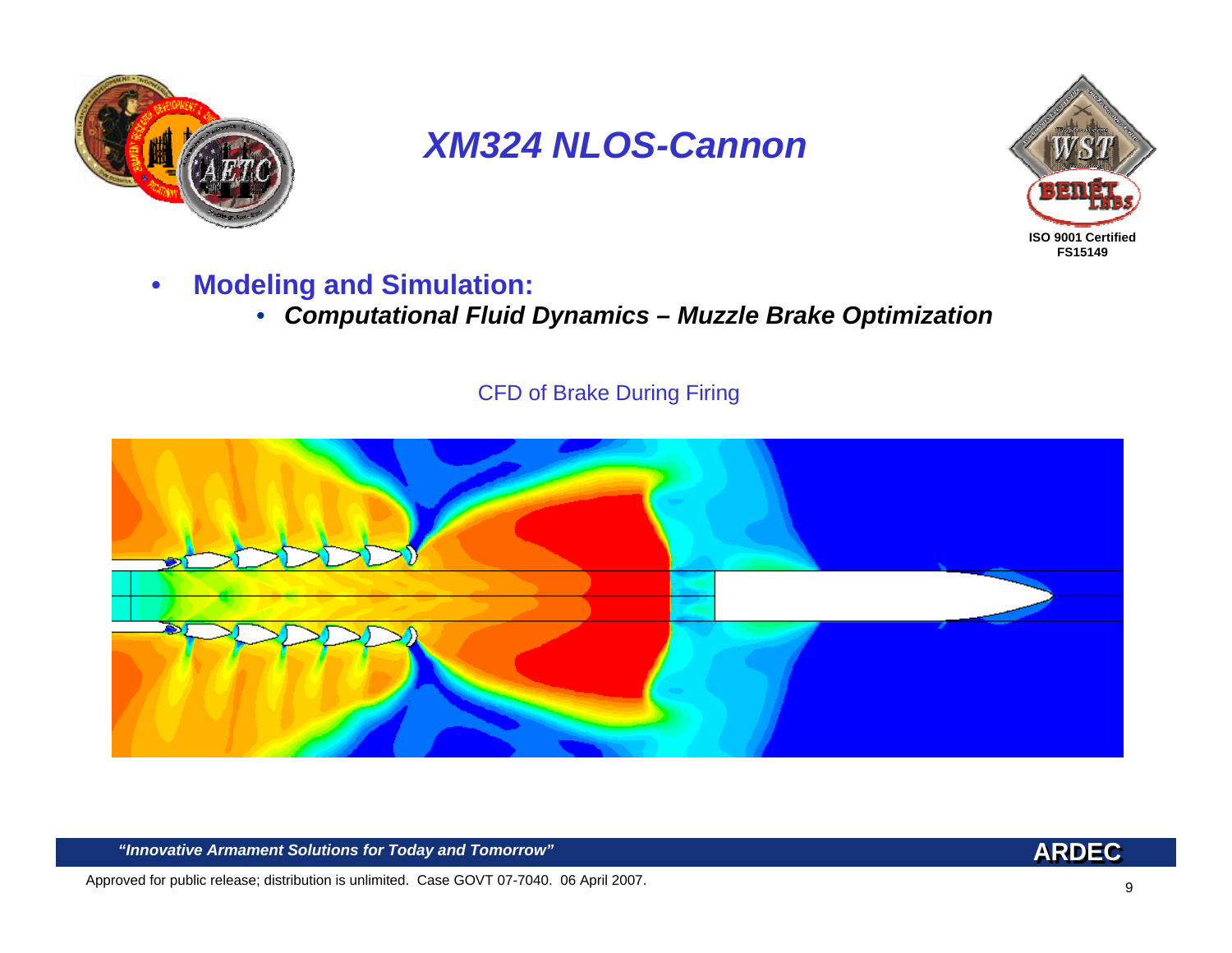



- • **Testing:**
	- **Live Firing at Yuma Proving Grounds**
		- *44 Rounds Fired to date*
		- *Test Data indicates performance within expected ranges*
	- **Fatigue Testing**
		- *First Breech to begin cycling MAY 07*
			- *Second planned SEP 07*
			- *Interim Safe Fatigue Life DEC 07*
		- *First Tube planned FEB 08*
			- *Interim Safe Fatigue Life FEB 09*